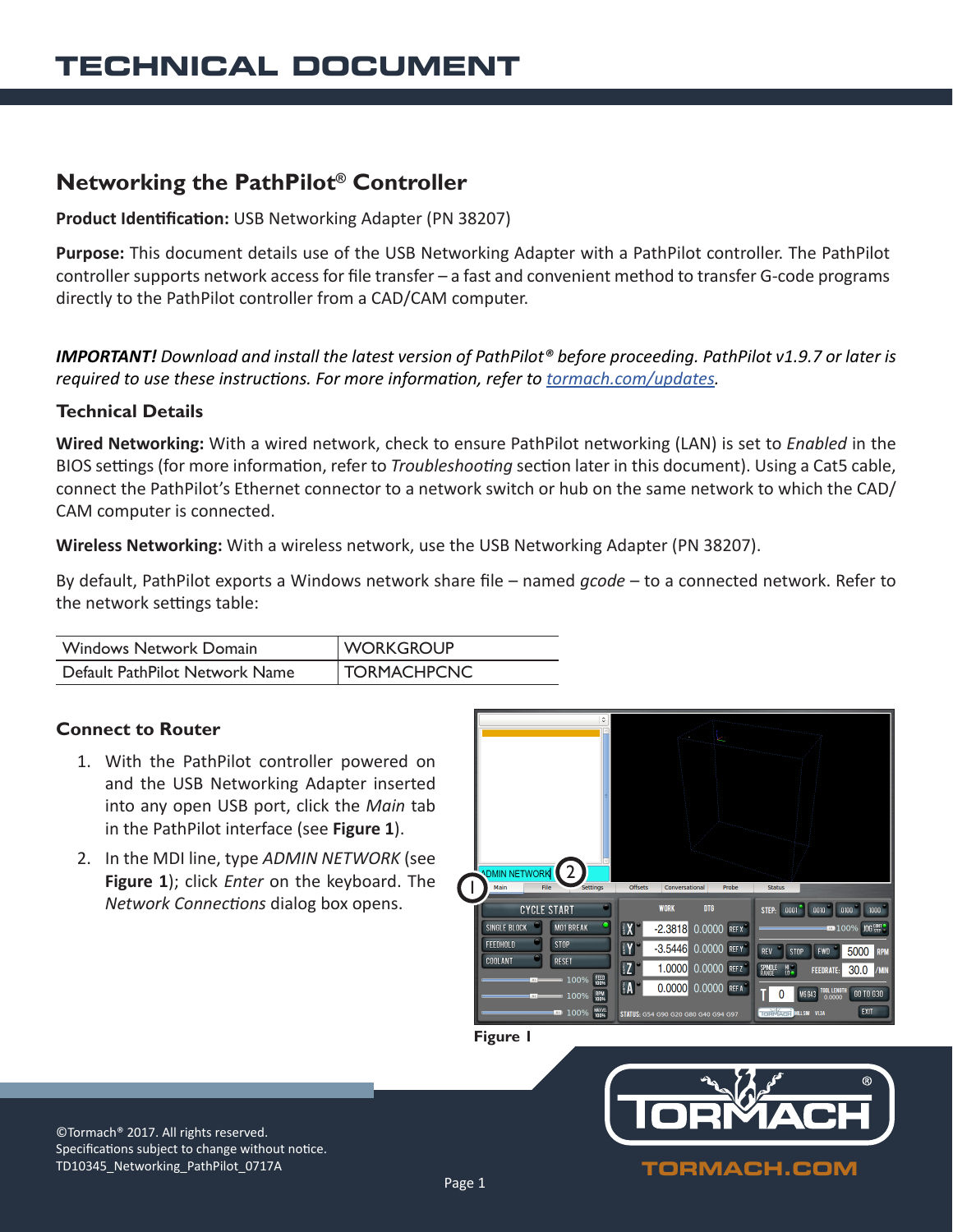# **TECHNICAL DOCUMENT**

- 3. In the *Network Connections* dialog box, click the *Wireless* tab (see **Figure 2**).
- 4. On the *Wireless* tab, click *Add* (see **Figure 2**). The *Editing Wireless* dialog box opens.

| J.<br><b>Network Connections</b><br>× |                                                       |  |               |
|---------------------------------------|-------------------------------------------------------|--|---------------|
| $t_{11}(3)$                           | • Wireless   <sub>Till</sub> Mobile Broadband   A VPN |  | <b>1</b> DSL  |
| Name                                  | Last L                                                |  | Add           |
| Wireless connection 1                 | 1 year ago                                            |  | Edit          |
|                                       |                                                       |  | <b>Delete</b> |
|                                       |                                                       |  |               |
|                                       |                                                       |  |               |
|                                       |                                                       |  |               |
|                                       |                                                       |  |               |
|                                       |                                                       |  | Close         |
|                                       |                                                       |  |               |

**Figure 2**

- 5. In the *Editing Wireless* dialog box, type any name in the in the *Connection name* field (see **Figure 3**).
- 6. Type the name of your router in the *SSID* field (see **Figure 3**).

|   | a                                         | <b>Editing Wireless connection 2</b>                         |  | $\mathbf{x}$                  |  |  |
|---|-------------------------------------------|--------------------------------------------------------------|--|-------------------------------|--|--|
| 5 | Connection name:   Wireless connection 2  |                                                              |  |                               |  |  |
|   | ☑ Connect automatically                   |                                                              |  |                               |  |  |
|   |                                           | Wireless   Wireless Security   IPv4 Settings   IPv6 Settings |  |                               |  |  |
|   | SSID:                                     |                                                              |  |                               |  |  |
|   | Mode:                                     | Infrastructure                                               |  | ≎                             |  |  |
|   | <b>BSSID:</b>                             |                                                              |  |                               |  |  |
|   | <b>MAC address:</b>                       |                                                              |  |                               |  |  |
|   | MTU:                                      | automatic                                                    |  | $\frac{1}{\sqrt{2}}$<br>bytes |  |  |
|   |                                           |                                                              |  |                               |  |  |
|   |                                           |                                                              |  |                               |  |  |
|   |                                           |                                                              |  |                               |  |  |
|   |                                           |                                                              |  |                               |  |  |
|   | Available to all users<br>Cancel<br>Apply |                                                              |  |                               |  |  |
|   | <b>Figure 3</b>                           |                                                              |  |                               |  |  |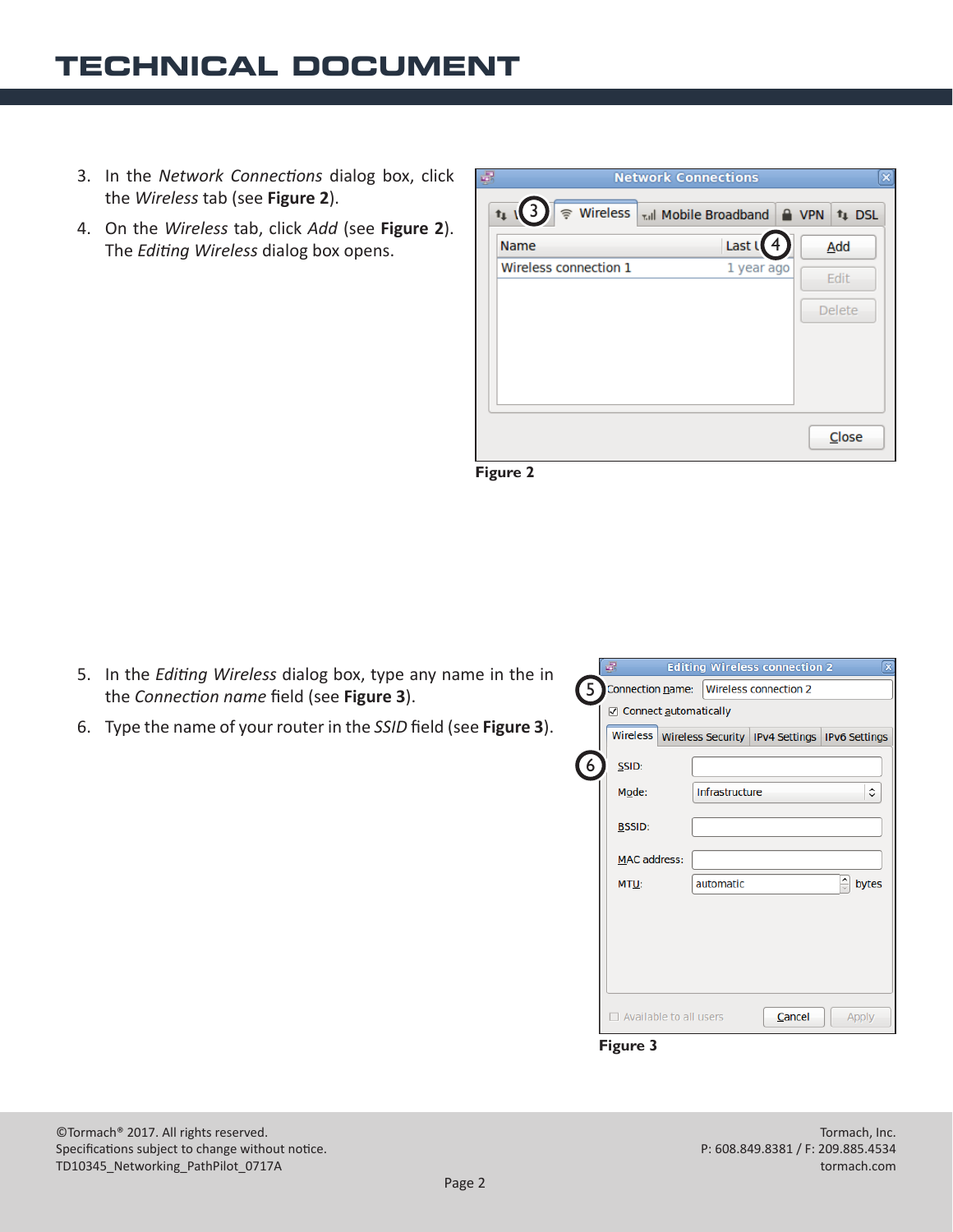- 7. If a password is required for your wireless network, click the *Wireless Security* tab (see **Figure 4**).
- 8. From the *Security* drop-down menu, select *WPA & WPA2 Personal* (see **Figure 4**). The *Password* field appears.
- 9. Type the password of your wireless network in the *Password* field (see **Figure 4**).
- 10. Click *Apply* (see **Figure 4**). The *Editing Wireless* dialog box closes.

*NOTE: The Apply button is not available until the password is entered in the Password field.*

11. If the USB Networking Adapter is plugged in and the network name and password are correct, the controller automatically connects to the wireless network.



# **Map to G-code Folder**

Before files can be shared, map the PathPilot controller to a PathPilot share folder on the CAD/ CAM computer.

1. On the PathPilot controller, click the *Settings* tab and make note of the entry in the *Network Name* field (see **Figure 5**). This is used to specify the path from the CAD/CAM computer to the PathPilot controller in Step 5.

*NOTE: If you are mapping two or more PathPilot controllers to a CAD/CAM computer, ensure each has a unique Network Name (see Figure 5). Restart the PathPilot controller for any Network Name field changes to take effect.*

2. On the CAD/CAM computer, disable the antivirus software and turn off the firewall.



**Figure 5**